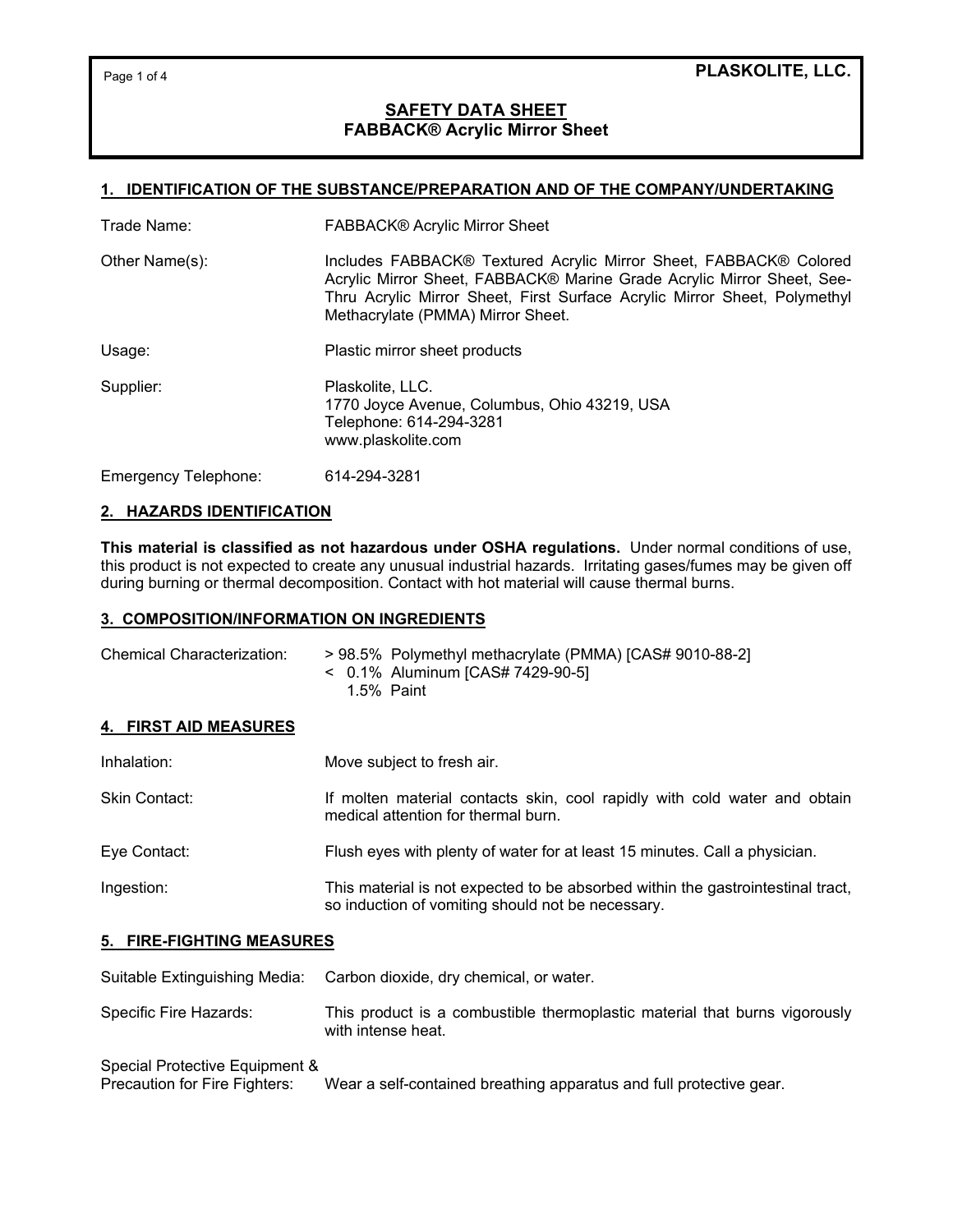# **SAFETY DATA SHEET FABBACK® Acrylic Mirror Sheet**

## **6. ACCIDENTAL RELEASE MEASURES**

| Personal Precaution:      | Provide adequate ventilation. Wear personal protection equipment. Do not<br>breathe dust.                           |
|---------------------------|---------------------------------------------------------------------------------------------------------------------|
| Environmental Precaution: | Do not allow to enter into soil, waterbodies or drains.                                                             |
| Methods for Cleaning Up:  | Avoid generation of dust. Remove all sources of ignition. Sweep or scoop<br>up into closed containers for disposal. |

#### **7. HANDLING AND STORAGE**

Max. Storage Temperature: 190°F (88°C)

Handling: Ensure appropriate exhaust and ventilation at machinery and at places where dust can be generated. Avoid dust formation, and accumulation of static charges. Prohibit sources of spark and ignition, such as smoking. Processing of this product under high temperatures will cause hazardous emissions of vapors, carbon monoxide or carbon dioxide.

Storage: If this material is stored under ambient temperature conditions, it is not hazardous. However, extensive storing at higher than the maximum temperature will emit vapors, carbon monoxide or carbon dioxide.

### **8. EXPOSURE CONTROLS/PERSONAL PROTECTION**

| Exposure Limits:     |                                         | <b>OSHA</b>                                                                                                                                                            |                             | <b>ACGIH</b>                            |                             |
|----------------------|-----------------------------------------|------------------------------------------------------------------------------------------------------------------------------------------------------------------------|-----------------------------|-----------------------------------------|-----------------------------|
| 1 <sub>1</sub><br>2. | Aluminum, Total<br>Aluminum, Respirable | <b>PEL</b><br>15 mg/m $3$<br>5 mg/ $m3$                                                                                                                                | <b>STEL</b><br>None<br>None | <b>TLV</b><br>10 mg/m $3$<br>5 mg/ $m3$ | <b>STEL</b><br>None<br>None |
|                      | <b>Ventilation Measures:</b>            | Provide good ventilation and/or an exhaust system in the work area.                                                                                                    |                             |                                         |                             |
|                      | <b>Respiratory Protection:</b>          | None required under normal conditions.                                                                                                                                 |                             |                                         |                             |
|                      | Hand Protection:                        | Canvas or cotton gloves.                                                                                                                                               |                             |                                         |                             |
|                      | Eye Protection:                         | Safety glasses with side shields (ANSI Z87.1 equivalent).                                                                                                              |                             |                                         |                             |
|                      | Skin & Body Protection:                 | Wear suitable protective clothing and boots.                                                                                                                           |                             |                                         |                             |
|                      | <b>Other Protective Measures:</b>       | Avoid contact of molten material with skin. Do not inhale dust particles or<br>vapors. Keep away from sources of ignition. Wash hands before breaks<br>and after work. |                             |                                         |                             |

### **9. PHYSICAL AND CHEMICAL PROPERTIES**

| <b>Physical State:</b> | Solid mirror sheets |
|------------------------|---------------------|
| Color:                 | Clear to opaque     |
| Odor:                  | Not applicable      |
| pH:                    | Not applicable      |
| <b>Melting Point:</b>  | 300°F (150°C)       |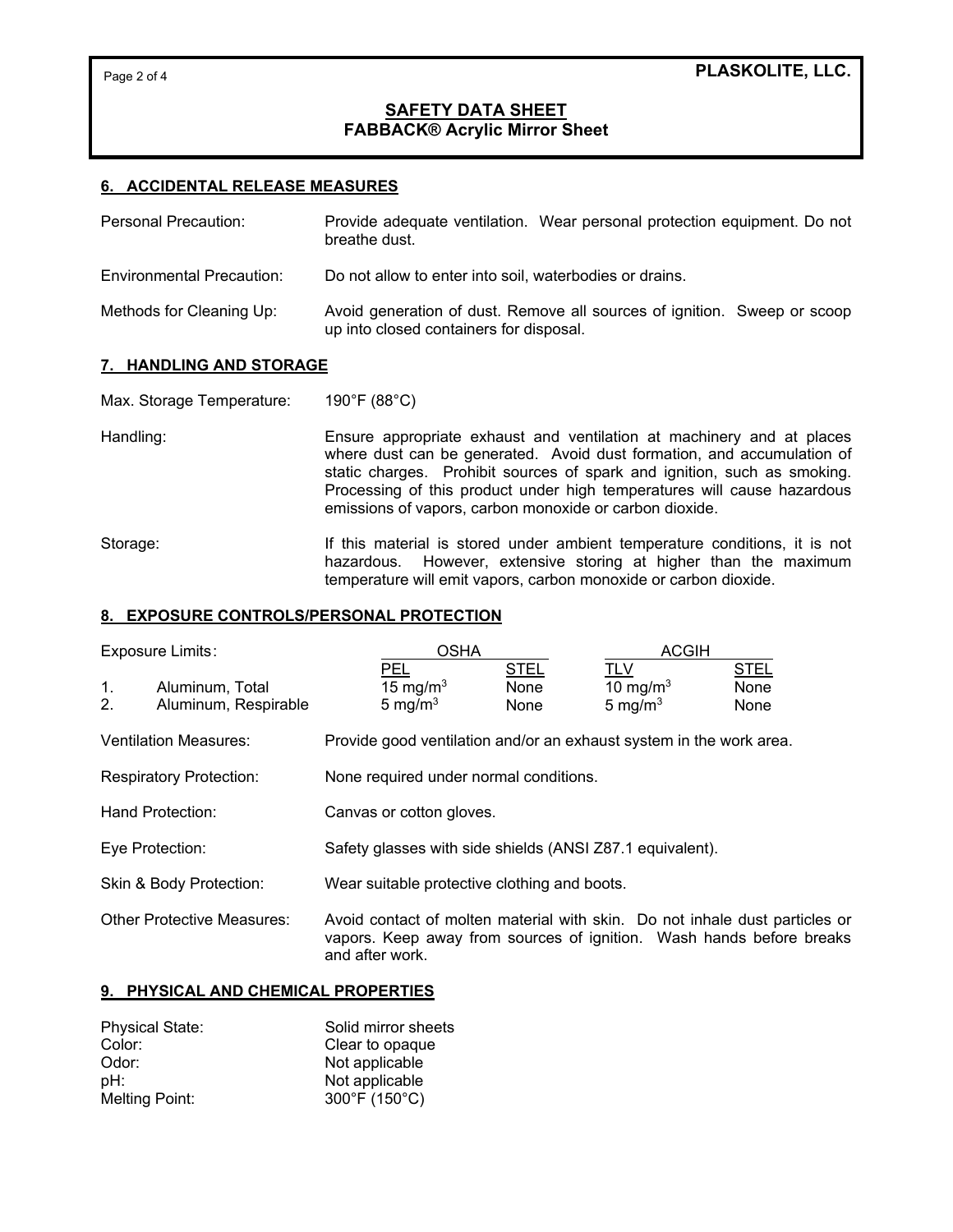# **SAFETY DATA SHEET FABBACK® Acrylic Mirror Sheet**

| <b>Boiling Point:</b>      | Not available  |
|----------------------------|----------------|
| Decomposition Temperature: | Not available  |
| Flash Point:               | 689°F (365°C)  |
| Auto-ignition Temperature: | 833°F (445°C)  |
| <b>Explosion Limits:</b>   | Not applicable |
| <b>Evaporation Rate:</b>   | Not applicable |
| Vapor Pressure:            | Not applicable |
| Vapor Density:             | Not applicable |
| Relative Density:          | 1.19           |
| Solubility:                | Insoluble      |

## **10. STABILITY AND REACTIVITY**

| Stability:                           | Stable. Hazardous polymerization does not occur.                                                   |
|--------------------------------------|----------------------------------------------------------------------------------------------------|
| Conditions to Avoid:                 | Protect from excessive heat. Keep away from sources of ignition and heat.<br>Avoid dust formation. |
| Materials to Avoid:                  | None under normal conditions of use.                                                               |
| Hazardous Decomposition<br>Products: | Thermal decomposition or combustion may emit vapors, carbon monoxide,<br>or carbon dioxide.        |

## **11. TOXICOLOGICAL INFORMATION**

This product should not be harmful under normal conditions of use.

| Inhalation:    | Unlikely to be harmful by inhalation under ambient temperature. Inhalation<br>of vapors from heated product can cause nausea, headache, dizziness as<br>well as irritation of lungs, nose, and throat. |
|----------------|--------------------------------------------------------------------------------------------------------------------------------------------------------------------------------------------------------|
| Skin Contact:  | Possible skin irritation. Contact with molten material can result in burns.                                                                                                                            |
| Ingestion:     | Unlikely to be harmful by ingestion under ambient temperature.                                                                                                                                         |
| Eye Contact:   | Vapors from heated product can irritate the eyes.                                                                                                                                                      |
| Carcinogenity: | Non-carcinogenic                                                                                                                                                                                       |

## **12. ECOLOGICAL INFORMATION**

This product is a solid, inert product with low volatility, and is essentially insoluble in water.

| Ecotoxicity: |  |  | This product should have low toxicity to aguatic and terrestrial organisms. |
|--------------|--|--|-----------------------------------------------------------------------------|
|              |  |  |                                                                             |

- Mobility: Mobility: Due to the solid nature of this product, it should have low mobility in soil.
- Persistence & Degradability: This product is non-biodegradable.
- Bioaccumulation: This solid product has a low potential for bioaccumulation.